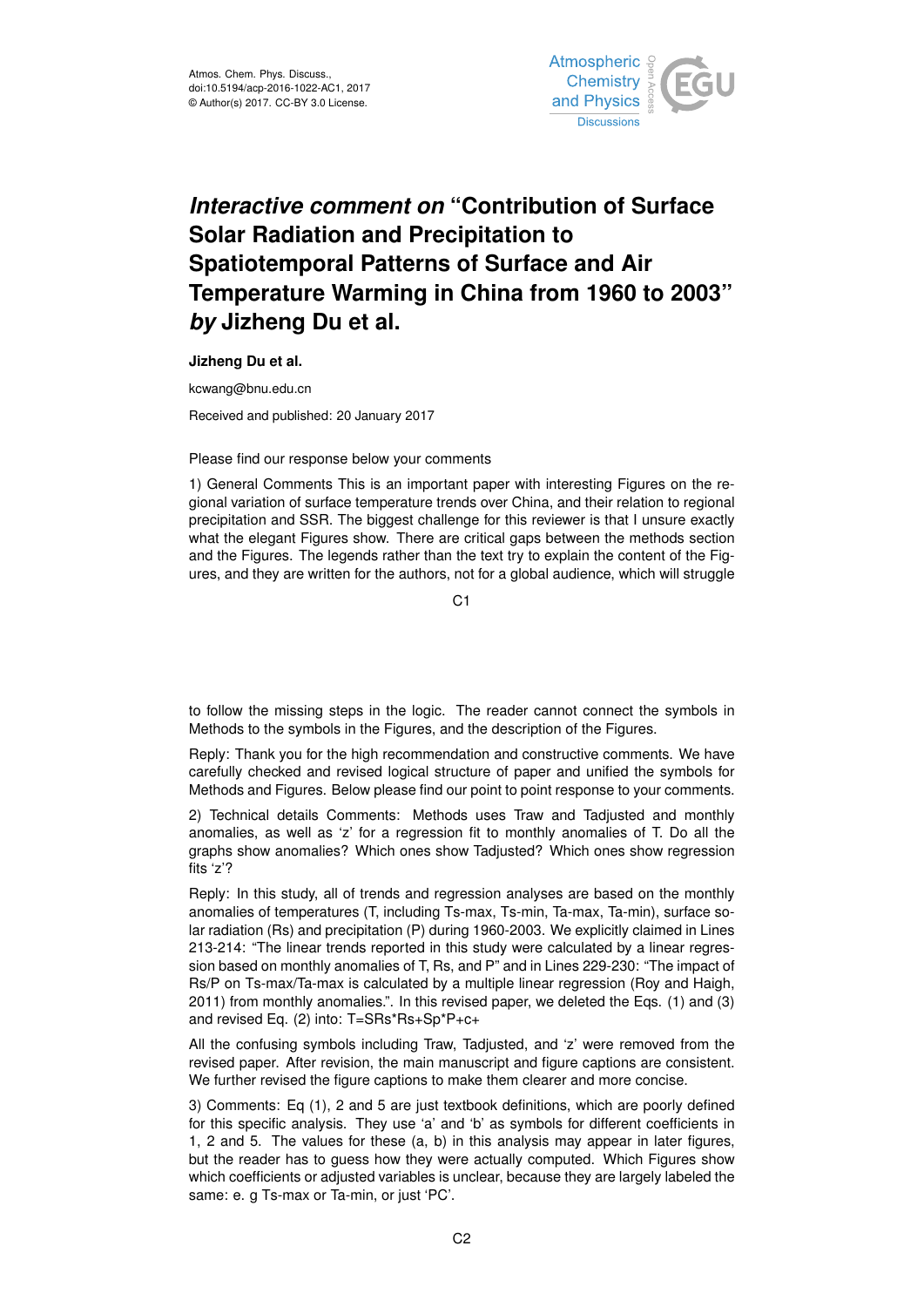Reply: In this revised paper, we deleted the Eqs. (1) and (3) and revised Eq. (2) (see our response to your last comment). The symbols of 'a', 'b', and 'PC' were removed from the revised paper. Following comments from the other reviewers, the figures of partial correlation coefficients were moved from main text to the supplementary material section with full names labelled.

4) Comments: Relabel PCa, PCb, PCc, PCd etc with a clear connection to a numbered equation coefficient. Use the same specific language to describe the coefficient in both methods and text introducing the Figure.

Reply: See our response to your last comment. We have removed the symbols of 'PC' and relabeled partial correlation coefficients with full names.

5) Comments: Consider adding a simple label to distinguish Tadjusted from T in the Figures.

Reply: In the revised paper, we used 'Adjusted temperatures' (e.g. 'Adjusted Ts-max') instead of Tadjusted.

6) Comments: L177-180 Comment that the number of sunshine duration stations (105 in Wang et al. 2015a) is still small compared with the Ta data. How well are they distributed in western China?

Reply: Wang et al. (2015a) only used the sunshine duration data where direct observations of surface solar radiation were available to make comparison. Sunshine duration and Ta have been observed at each weather station and their numbers are the same. In this study, we used the recently released daily meteorological data at ∼2000 stations, which is the best data one can obtained now. Its spatial distribution was shown in Fig. 1.

7) Comments: L242 What are the coefficients 'a' and 'b'; and their uncertainties? Cross-reference where you show these. When you reach Figs 5 and 6, it is unclear how they relate to Eq (2)

C3

Reply: We revised the equation (see also our response to your comment No. 1). After revision, the main text and figure captions are consistent in the symbols. We have added the 95% confidence intervals to and based on two tailed t-test, e.g. in lines 339-340: "Ts-max was the most sensitive to Rs, followed by Ta-max, and their national means were  $0.092 \pm 0.018$  °C (W m−2)−1 (95% confidence) and  $0.035 \pm 0.010$ ◦C(W m−2)−1 (95% confidence), respectively." and Lines 374-375: "The national mean sensitivities of Ts-max and Ta-max to P were −0.321±0.098 ◦C 10 mm−1 and  $-0.064\pm0.054$  °C 10 mm $-1$  (95% confidence), respectively.".

8) Comments: L245 There are no equations 3 and 4.

Reply: The equation (3) was incorrected labelled as the equation (3) in original manuscript. In this revised paper, we deleted the Eqs. (1) and (3), and one equation was kept.

9) Comments: L251 and Figs 2 and 3. Are these Traw or Tadjusted?

Reply: Both Figs 2 and Figs 3 are yearly anomalies of original data of temperatures without adjusting impacts of Rs and P. Only Figs. 7, 8, 9d, and S10 were adjusted temperature and they were explicitly claimed in the figure captions.

10) Comments: Section 3.1.1 and Table 1, all these results are presented as mean trends with no estimate of uncertainty. Add some error estimates.

Reply: We have added the 95% confidence intervals for all of trends in new version.

11) Comments: Section 3.2.1 You need an explicit explanation of Fig 5 and then 6, The reader cannot see clearly how they were constructed. What are these partial correlation coefficients using precipitation as control? Do they relate to the Tadjusted in (5) or the sensitivities in (2)? Nothing has been defined or connected logically (and Eq (3) and (4) are missing? Same issues for Figure 8 and 9.

Reply: We have added an explicit explanation of partial correlation coefficients and the logical connection between partial correlation analysis and multilinear regression